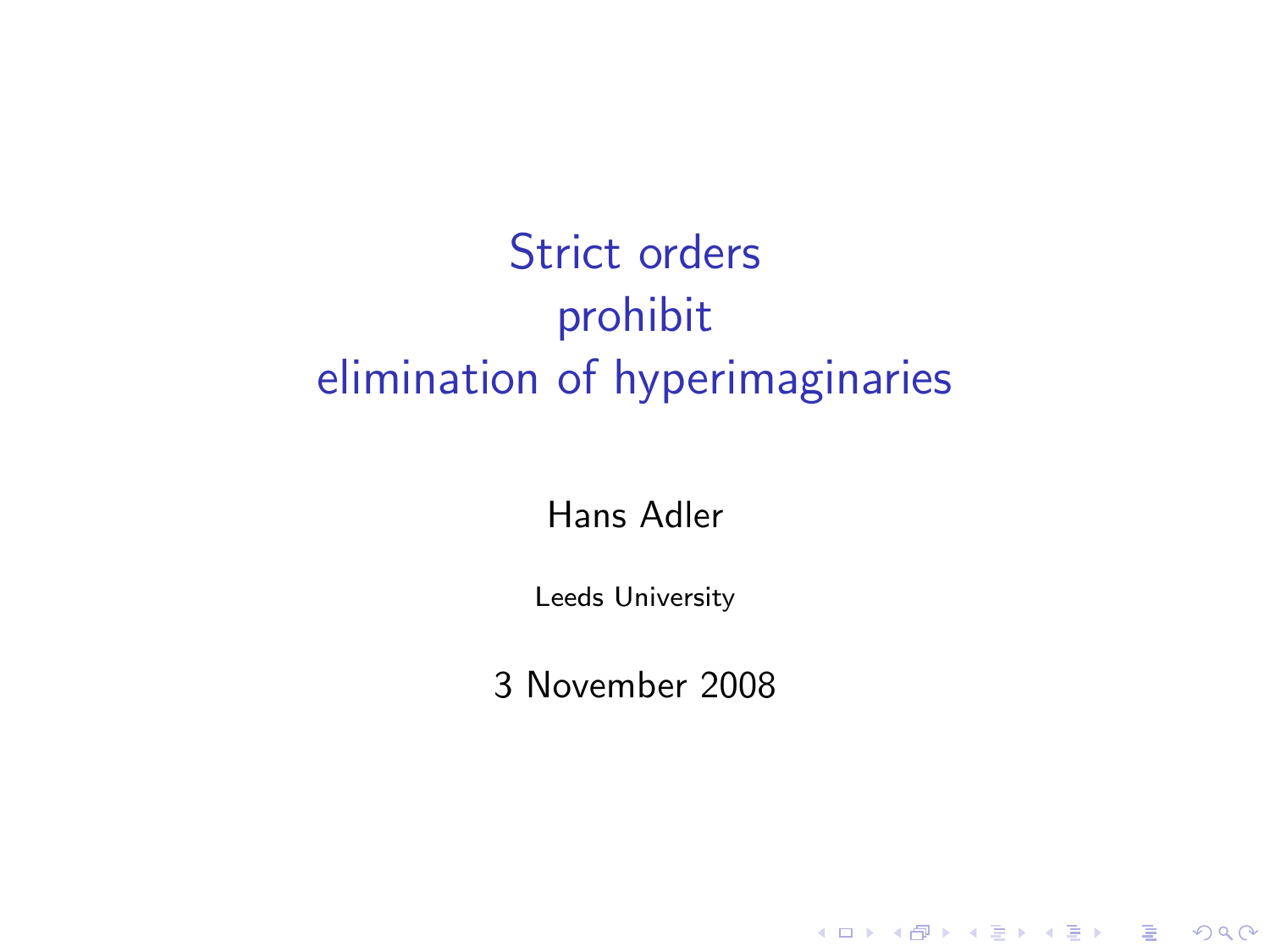# A non-eliminable infinitary hyperimaginary

K ロ ▶ K @ ▶ K 할 ▶ K 할 ▶ | 할 | 2000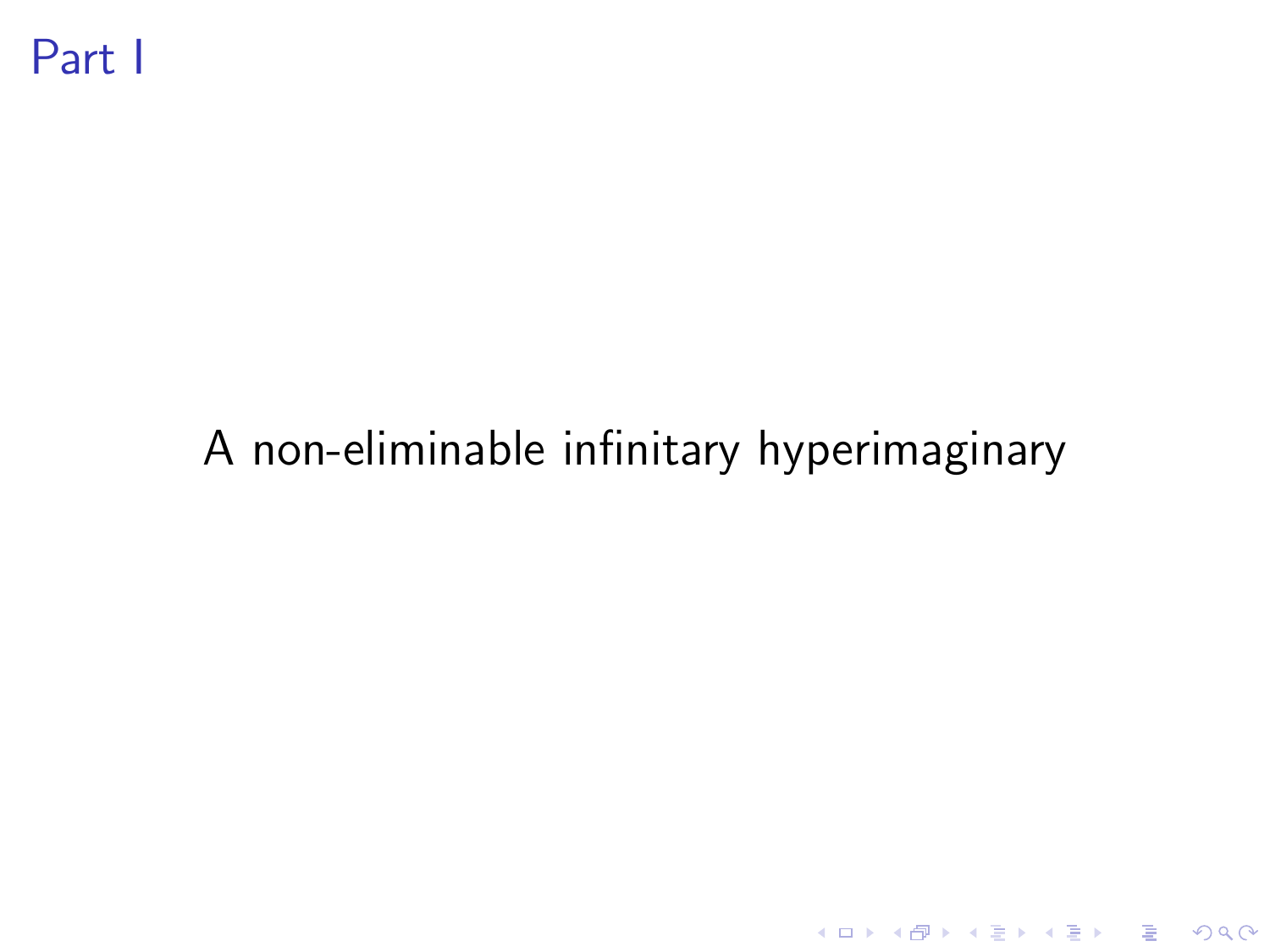## **Imaginaries**

*Imaginaries:*  $\bar{a}/E$  where  $\bar{a}$  is a (finite) tuple and  $E(\bar{x}, \bar{y})$  is a formula (over  $\emptyset$ ) that defines an equivalence relation.

In stable theories, canonical bases of types are closed sets of imaginaries.

Elimination of imaginaries: For all  $\overline{a}/E$  there is a set B of real elements such that  $\overline{a}/E$  and B (pointwise) are fixed under the same automorphisms of M.

Adding imaginaries to  $T$  yields  $T<sup>eq</sup>$ , a theory that eliminates imaginaries.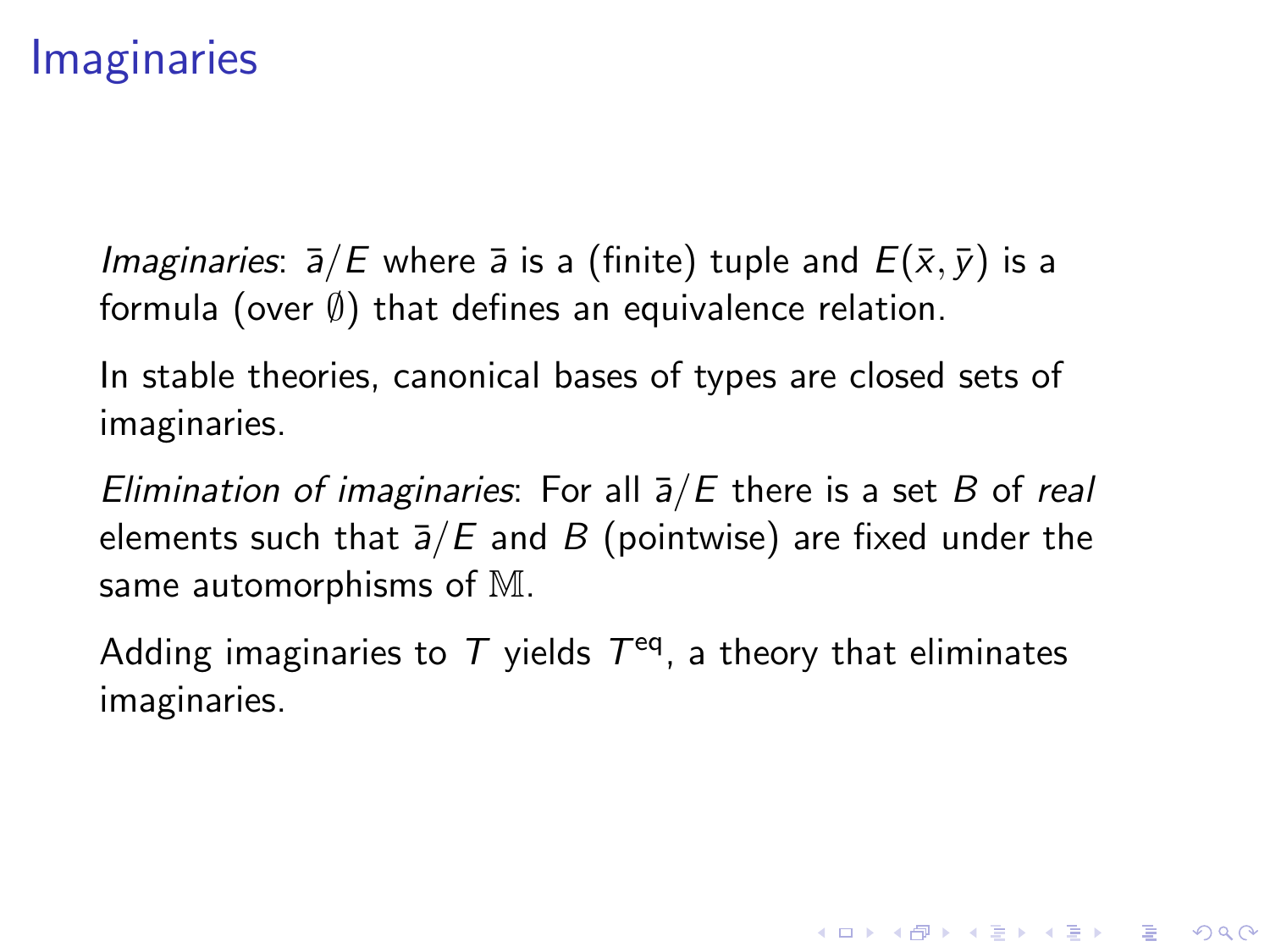Hyperimaginaries:  $\bar{a}/E$  where  $E(\bar{x}, \bar{y})$  is a partial type (over  $\emptyset$ ) that defines an equivalence relation.

In simple theories, canonical bases of types are closed sets of imaginaries.

Elimination of hyperimaginaries: For all  $\bar{a}/E$  there is a set B of *imaginary* elements such that  $\overline{a}/E$  and B (pointwise) are fixed under the same automorphisms of M.

Adding hyperimaginaries to  $\, \mathcal{T} \,$  yields  $\, \mathcal{T}^{\mathsf{heq}} \,$ , a  $\, cat$  that eliminates hyperimaginaries.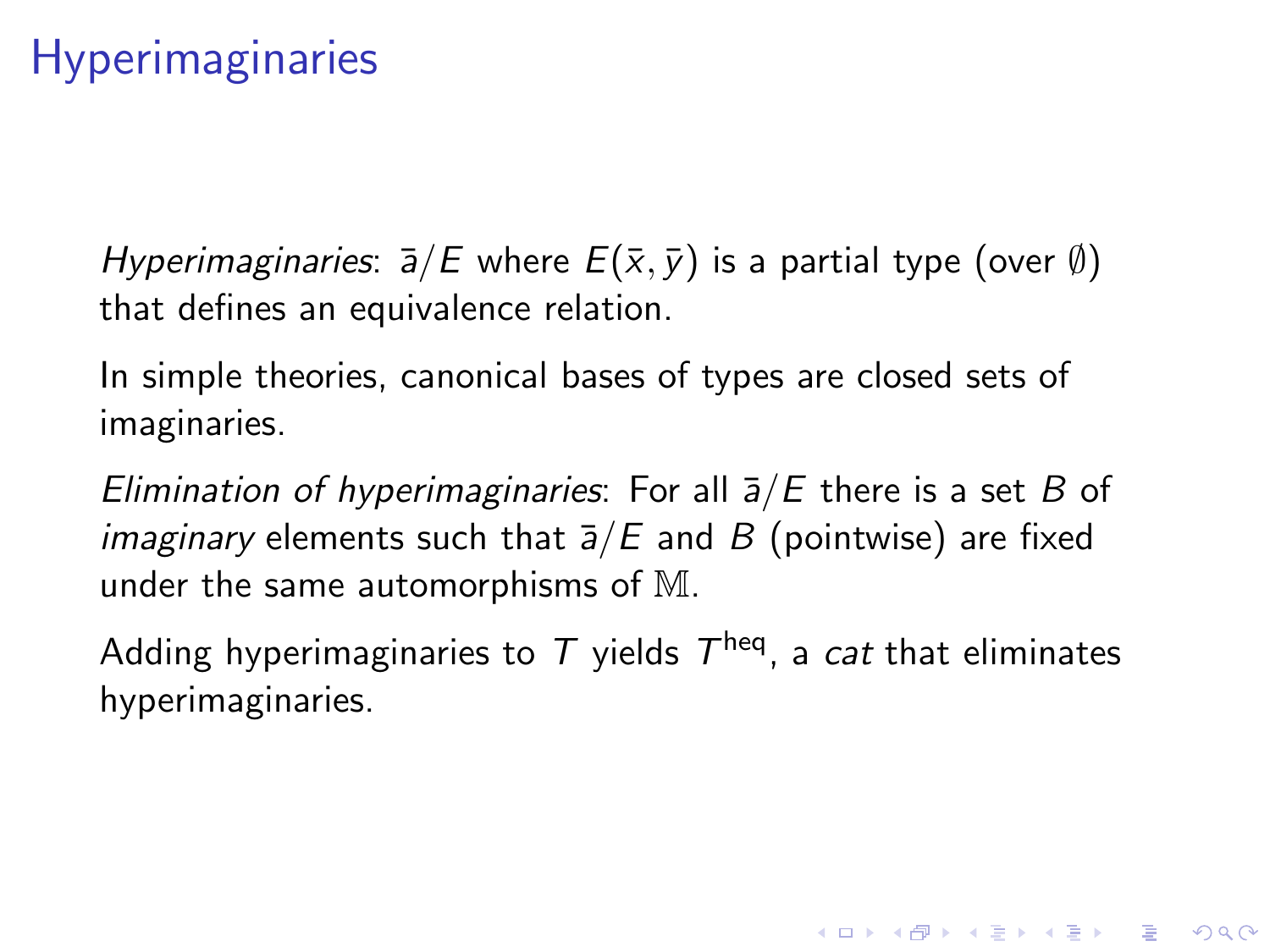# Elimination of hyperimaginaries

### Remark

 $\aleph_0$ -categorical theories eliminate finitary hyperimaginaries.

**KORK ERKER ADE YOUR** 

### Theorem (Pillay, Poizat)

Stable theories eliminate hyperimaginaries.

### Theorem (Buechler, Pillay, Wagner)

Supersimple theories eliminate hyperimaginaries.

The case of general simple theories is still open.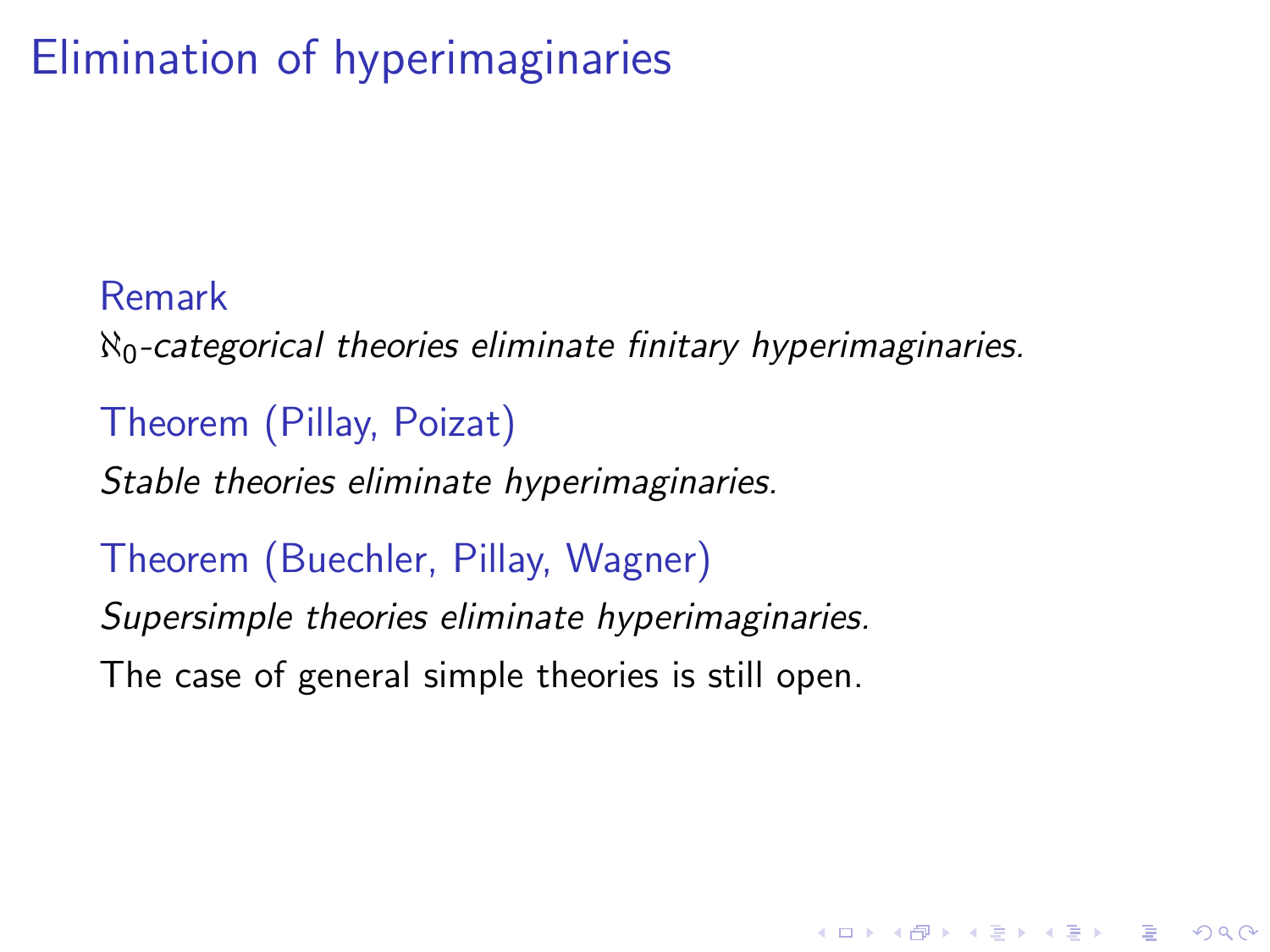## Two questions

#### Problem

Do  $\aleph_0$ -categorical theories eliminate all hyperimaginaries?

#### Problem

Characterise those dependent (i.e. NIP) theories which eliminate hyperimaginaries.

K ロ ▶ K @ ▶ K 할 > K 할 > 1 할 > 1 이익어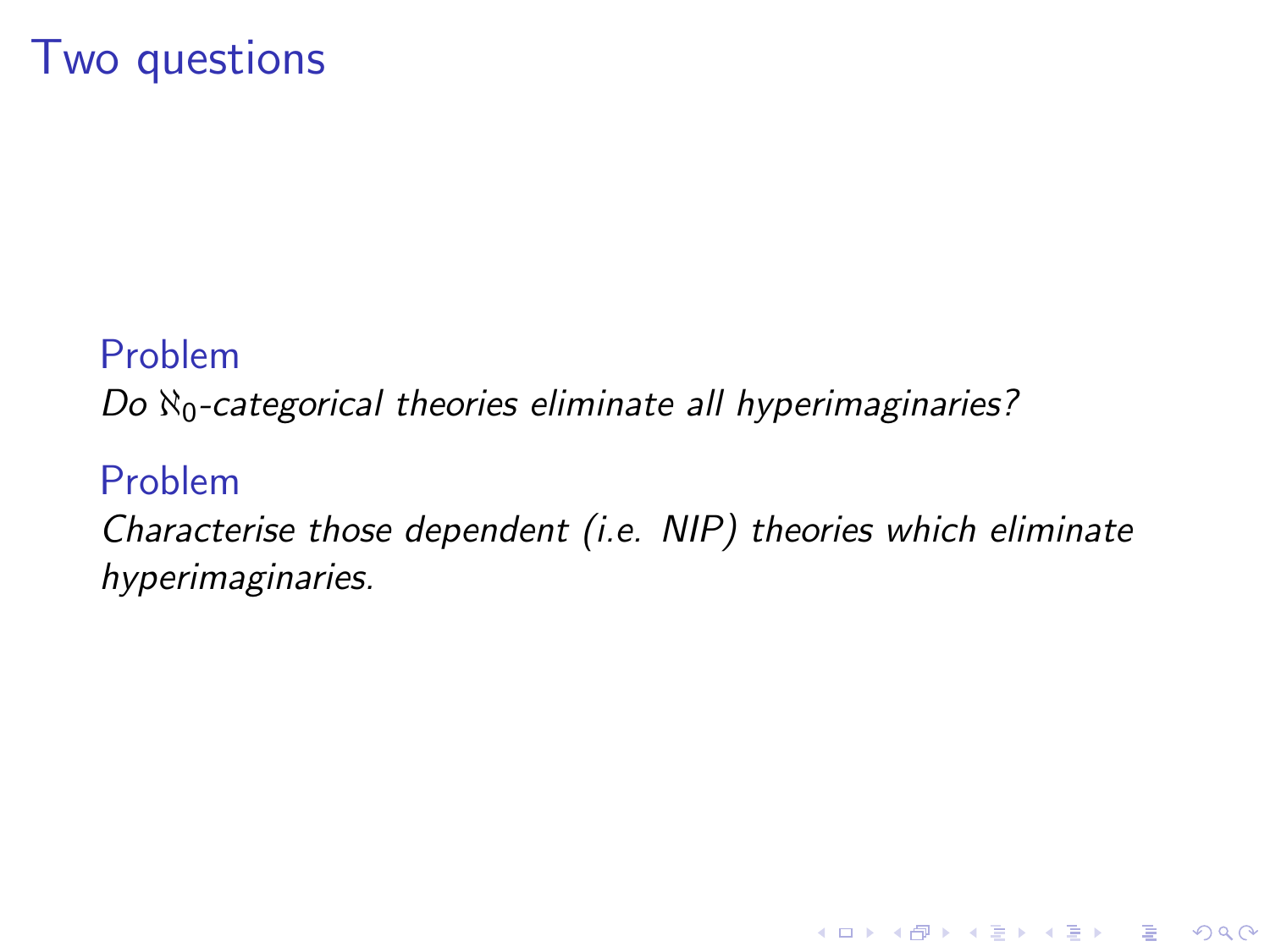## Two easy answers

### Example

The dense linear order without endpoints does not eliminate hyperimaginaries.

#### Theorem

For a dependent (= NIP) theory T the following are equivalent:

**KORK ERKER ADE YOUR** 

- $\blacktriangleright$  T is stable.
- $\blacktriangleright$  T is simple.
- $\blacktriangleright$  T does not have the strict order property
- $\blacktriangleright$  T eliminates hyperimaginaries.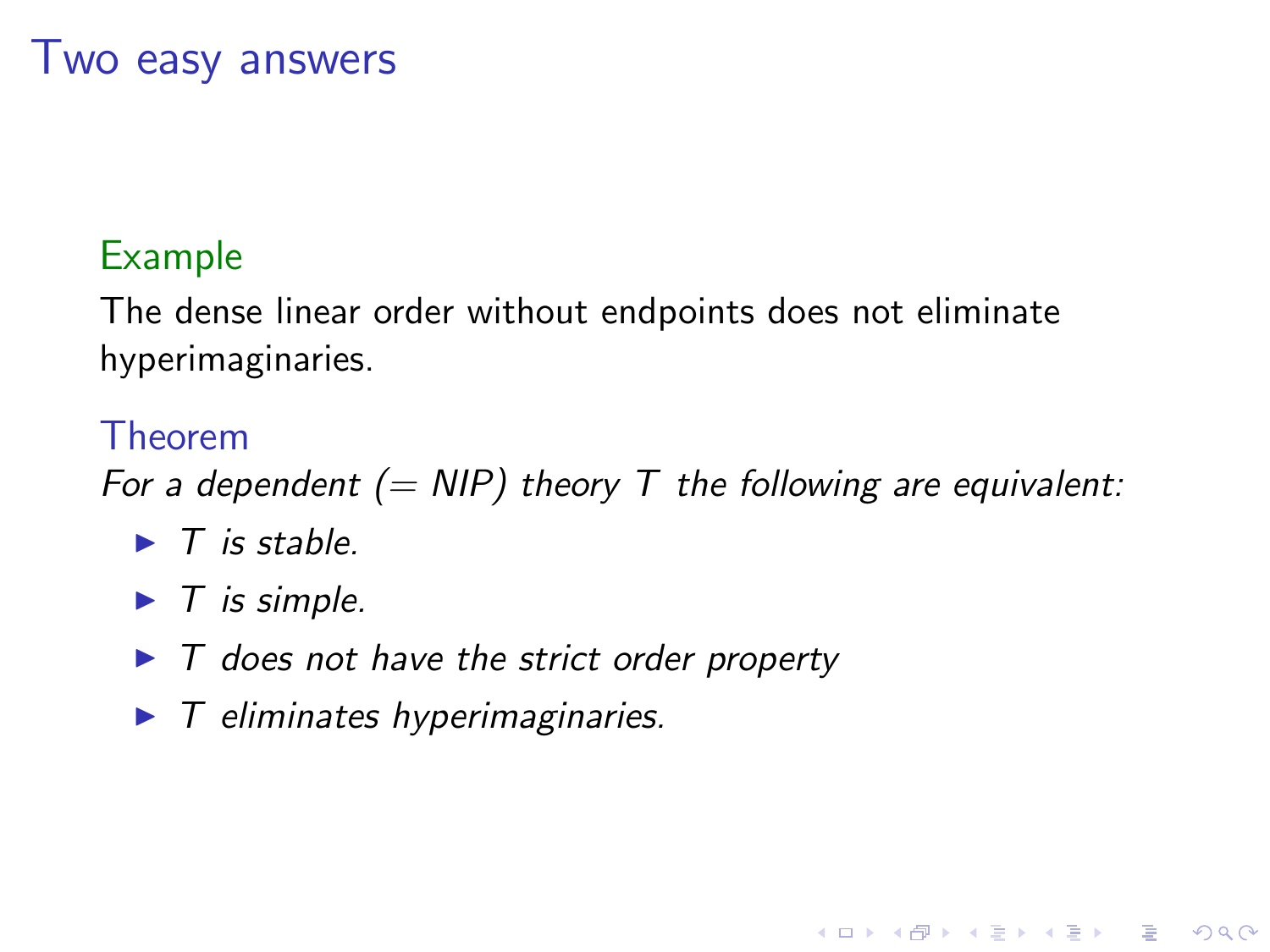## A non-eliminable hyperimaginary

In the theory of a dense linear order, let  $(a_i)_{i\in\mathbb{Q}}$  be an ascending chain, i.e.  $a_i < a_j$  for  $i < j$ . Let  $p(\bar{x}) = \text{tp}(\bar{a}/\emptyset)$ .

A type-definable equivalence relation on the realisations of  $p$ .

$$
E(\bar{x};\bar{y}) = \left\{ (x_i < y_j) \wedge (y_i < x_j) \middle| i,j \in \mathbb{Q}, i < j \right\}
$$

To see that  $\overline{a}/E$  is not eliminable, assume E implies a definable equivalence relation  $\epsilon$ . Show that  $\epsilon$  is trivial.

Clearly E is not equivalent to the set of all such  $\epsilon$ .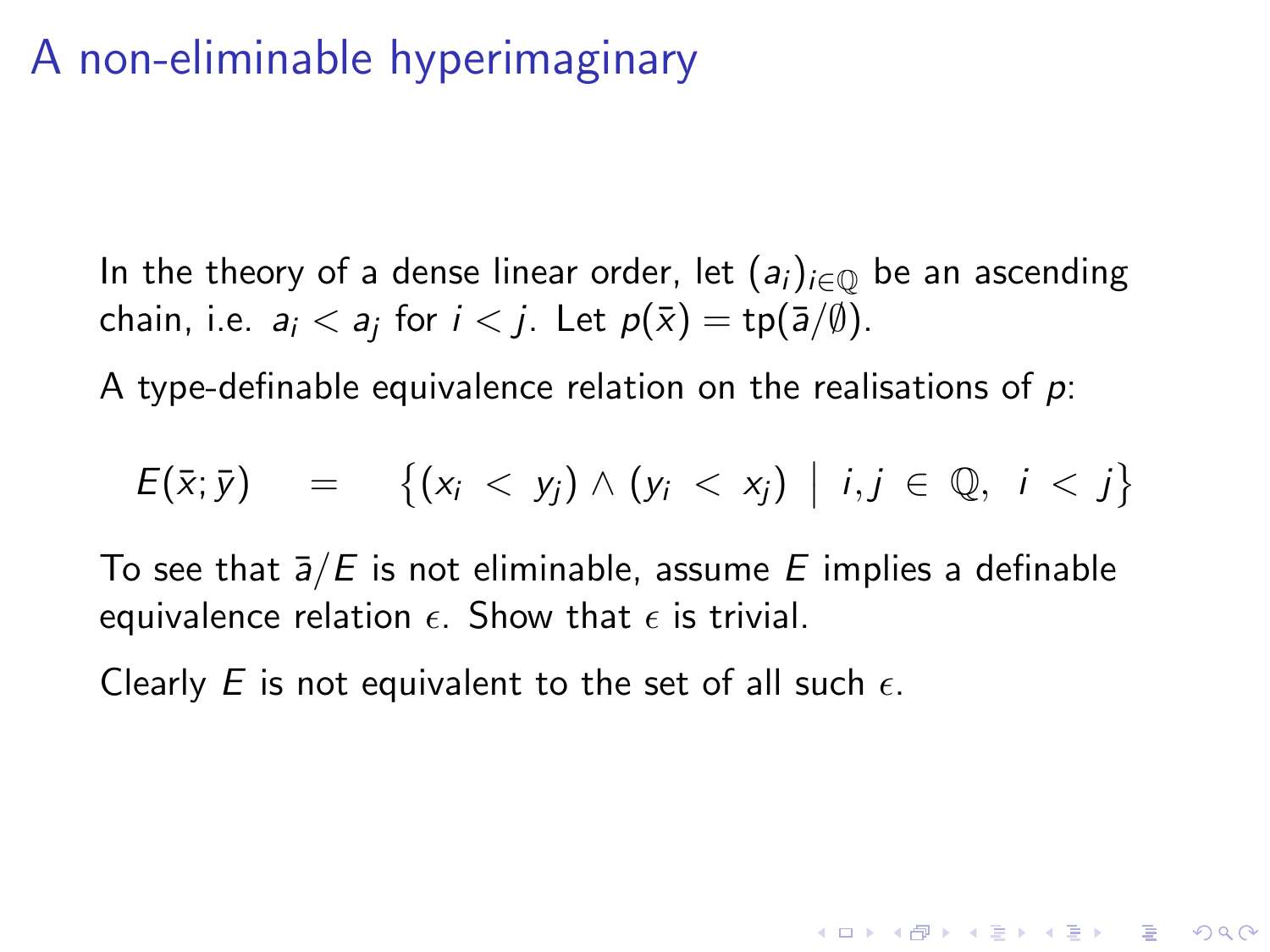### Another question

#### Problem

Find the weakest generalisation of the strict order property that is still inconsistent with elimination of hyperimaginaries.

K ロ ▶ K @ ▶ K 할 > K 할 > 1 할 > 1 이익어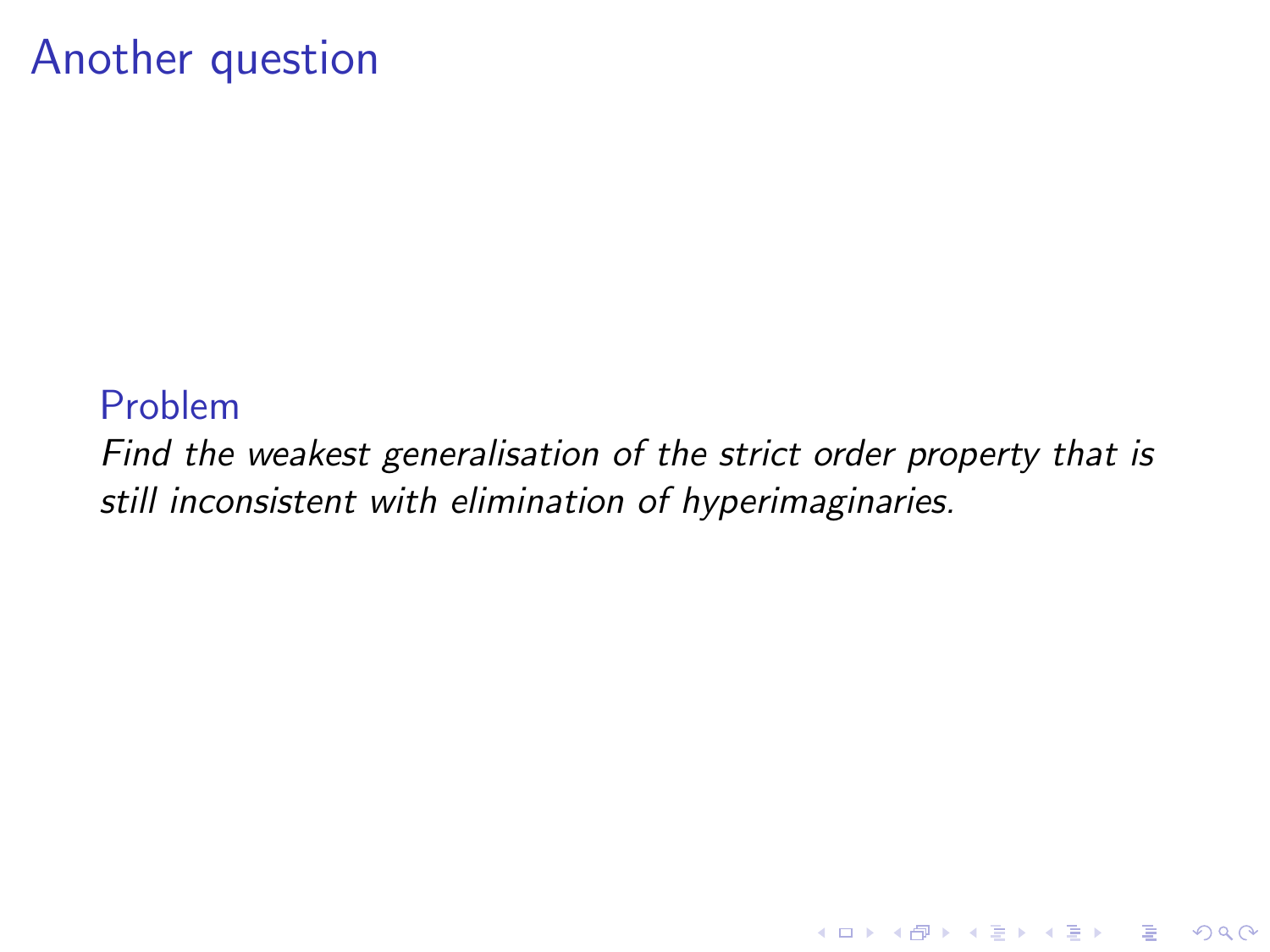# Strong order properties, mock stability, and elimination of hyperimaginaries

K ロ ▶ K @ ▶ K 할 ▶ K 할 ▶ | 할 | © 9 Q @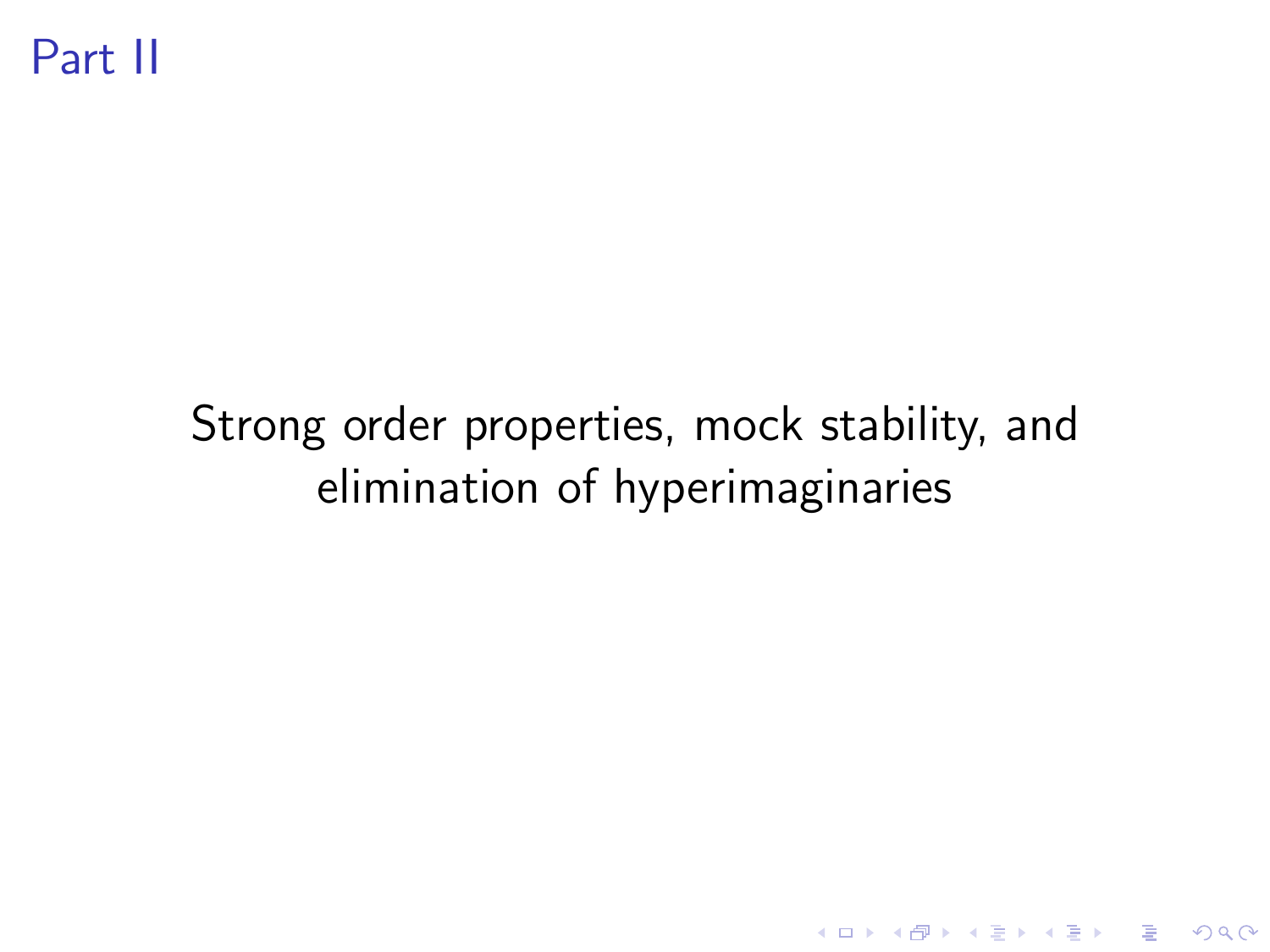# Digraphs type-definable in the monster model

Any partial type  $R(\bar{x}, \bar{y})$  with  $|\bar{x}| = |\bar{y}|$  defines a directed graph.

- $\triangleright$  R has the partial order property (POP) if R defines a strict partial order with infinite chains.
- $\triangleright$  R has the strong order property (SOP) if R has infinite chains and no cycles.
- $\triangleright$  R has the *n*-strong order property (SOP<sub>n</sub>) if R has infinite chains and no cycles of length  $\leq n$ .

#### Note on ambiguous notation:

- $\blacktriangleright$  The abbreviation 'SOP' was formerly used for the *strict* order property.
- $\triangleright$  Shelah and Džamonja treat 'SOP<sub>1</sub>' and 'SOP<sub>2</sub>' as special cases. Their definitions are not at all equivalent to the above definitions.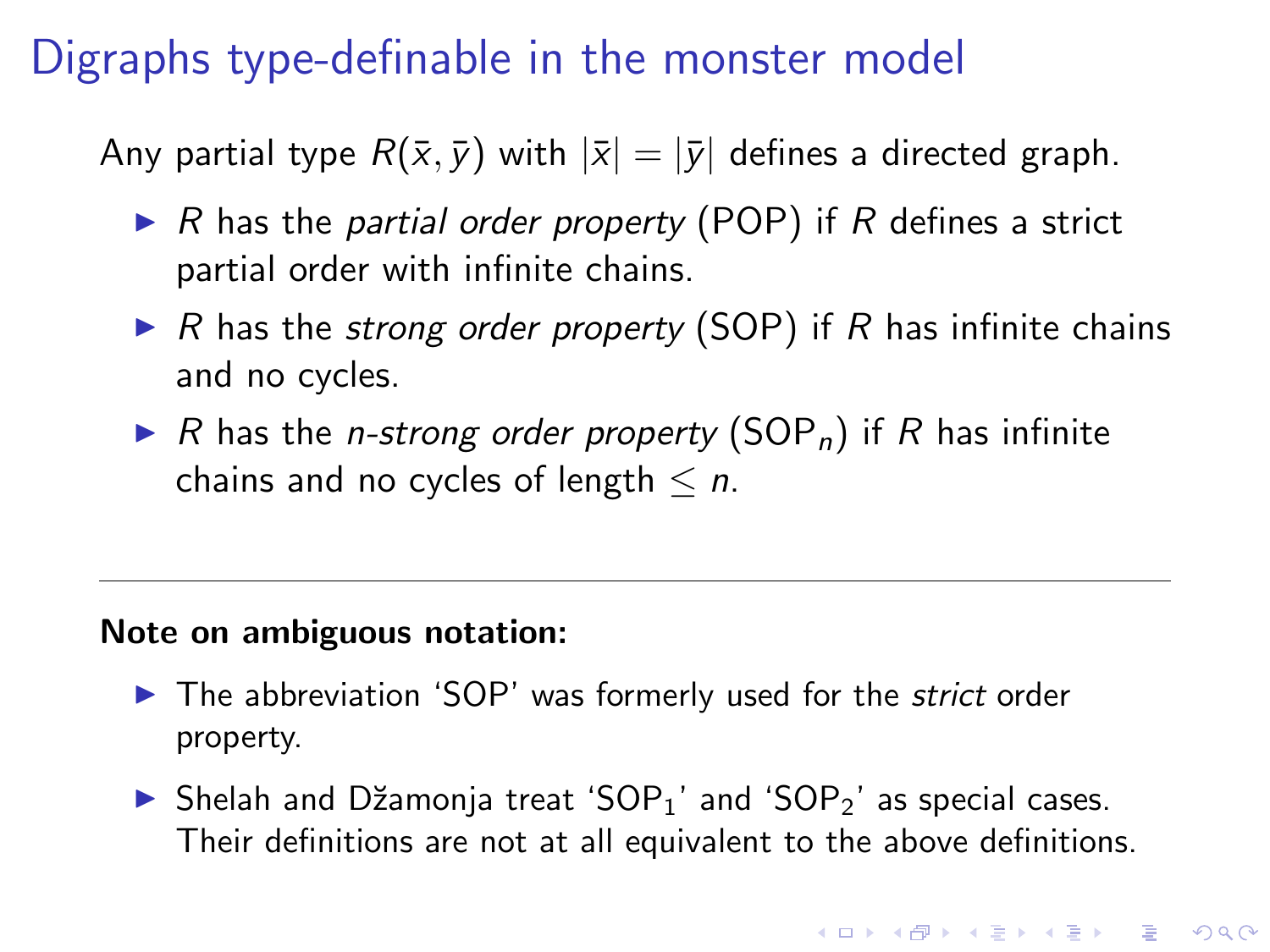## Definitions of order properties

- $\triangleright$  T has POP, SOP, SOP<sub>n</sub> if a partial type has it.
- $\triangleright$  T has FPOP, FSOP, FSOP<sub>n</sub> if a finitary partial type has POP, FSOP, FSOP<sub>n</sub>.
- $\triangleright$  T has FFPOP, FFSOP, FFSOP<sub>n</sub> if a formula has POP. FSOP.  $FSOP<sub>n</sub>$ .

Special cases:

- $\blacktriangleright$  FFPOP = strict order property.
- $\triangleright$  SOP<sub>n</sub> = FSOP<sub>n</sub> = FFSOP<sub>n</sub>.
- $\triangleright$  SOP<sub>2</sub> = order property (i.e. instability).
- $\triangleright$  SOP<sub>1</sub> = infinity of the model.

#### Related properties:

 $\blacktriangleright$  TP<sub>1</sub>, the tree property of the first kind, more recently known as 'SOP $<sub>2</sub>$ '.</sub>

- A weaker(?) variant of  $TP_1$ , known as 'SOP<sub>1</sub>'.
- $\blacktriangleright$  TP, the tree property.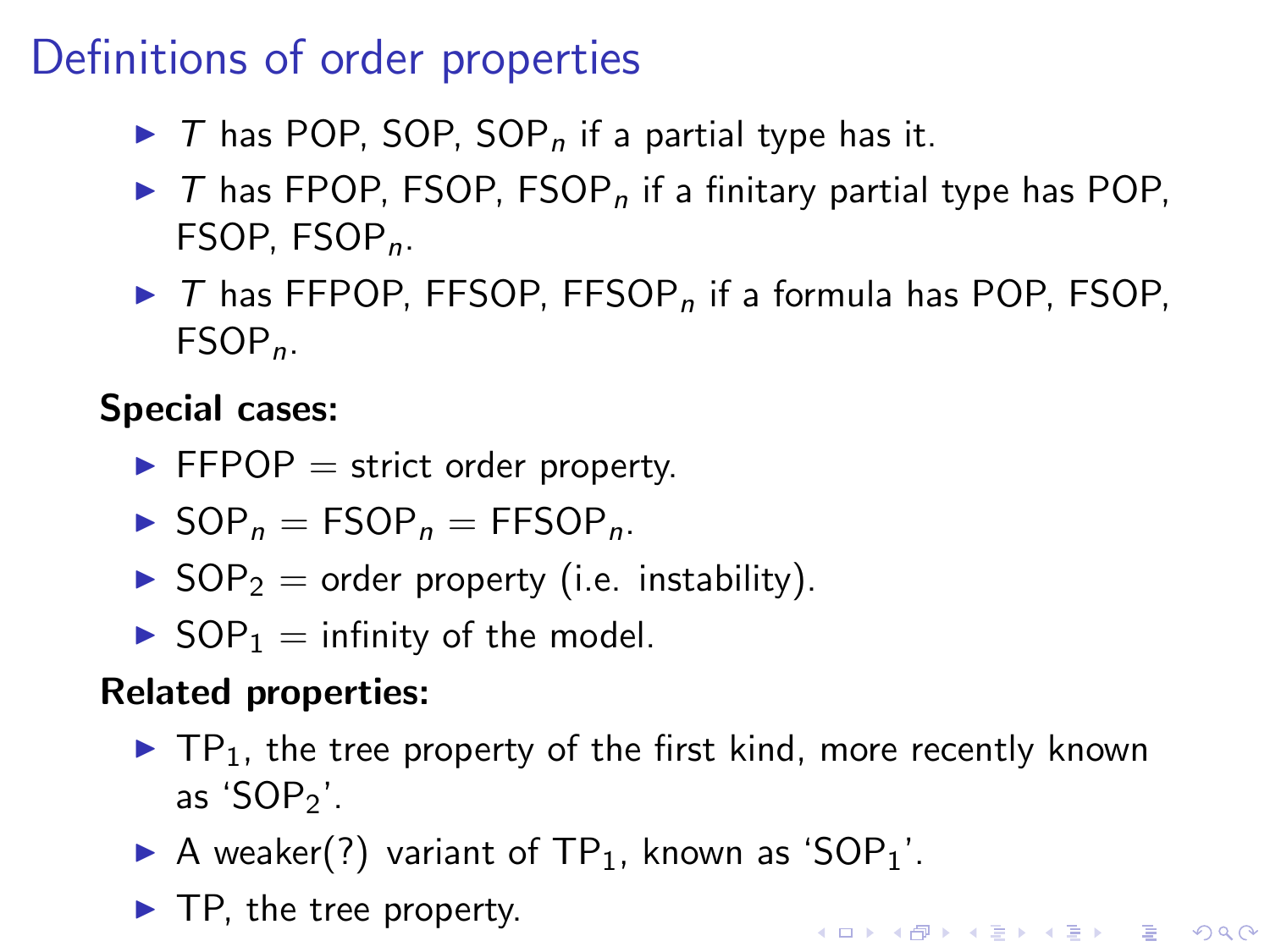Hierarchy of order properties

FFPOP

\n
$$
\begin{array}{ccc}\n\text{(strict OP)} & \Rightarrow & \text{FPOP} \\
\Downarrow & \Downarrow & \Downarrow \\
\text{FFSOP} & \Rightarrow & \text{SOP} \\
& & \Downarrow \\
\downarrow & & \text{SOP}_4 \\
& & \Downarrow \\
& & \text{SOP}_3 \Rightarrow \text{TP}_1 \Rightarrow \text{TP} \\
& & \downarrow \\
& & \text{SOP}_2 \text{(i.e. OP)} \\
& & \Downarrow \\
& & \text{SOP}_1 \\
& & \text{(i.e. inf. model)} \\
& & & \text{SOP}_1\n\end{array}
$$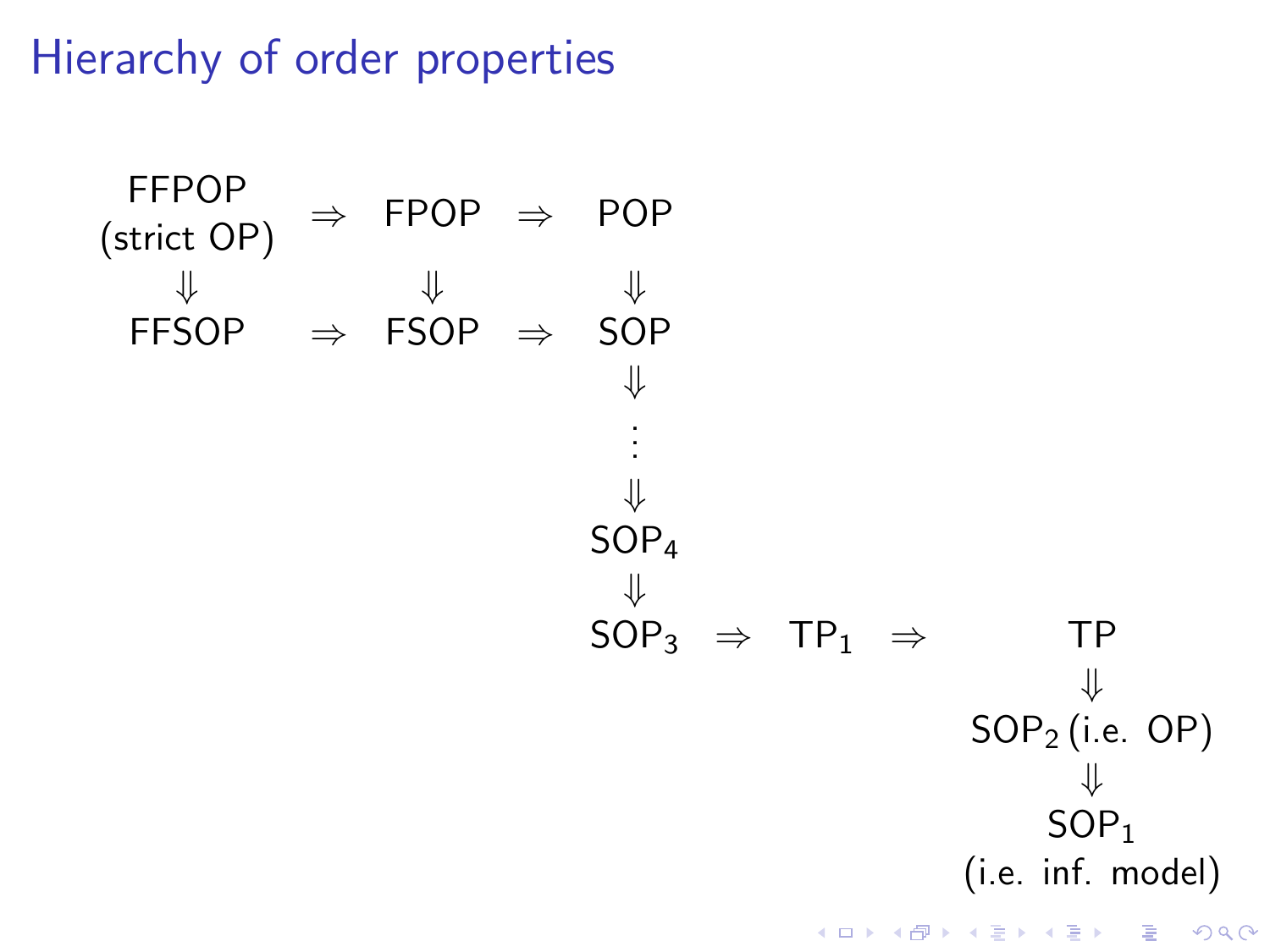Optimality of the noneliminable hyperimaginary

#### Theorem

 $\triangleright$  A theory with POP cannot eliminate hyperimaginaries.

**KORKA SERKER ORA** 

 $\triangleright$  There is a theory with FFSOP which eliminates hyperimaginaries.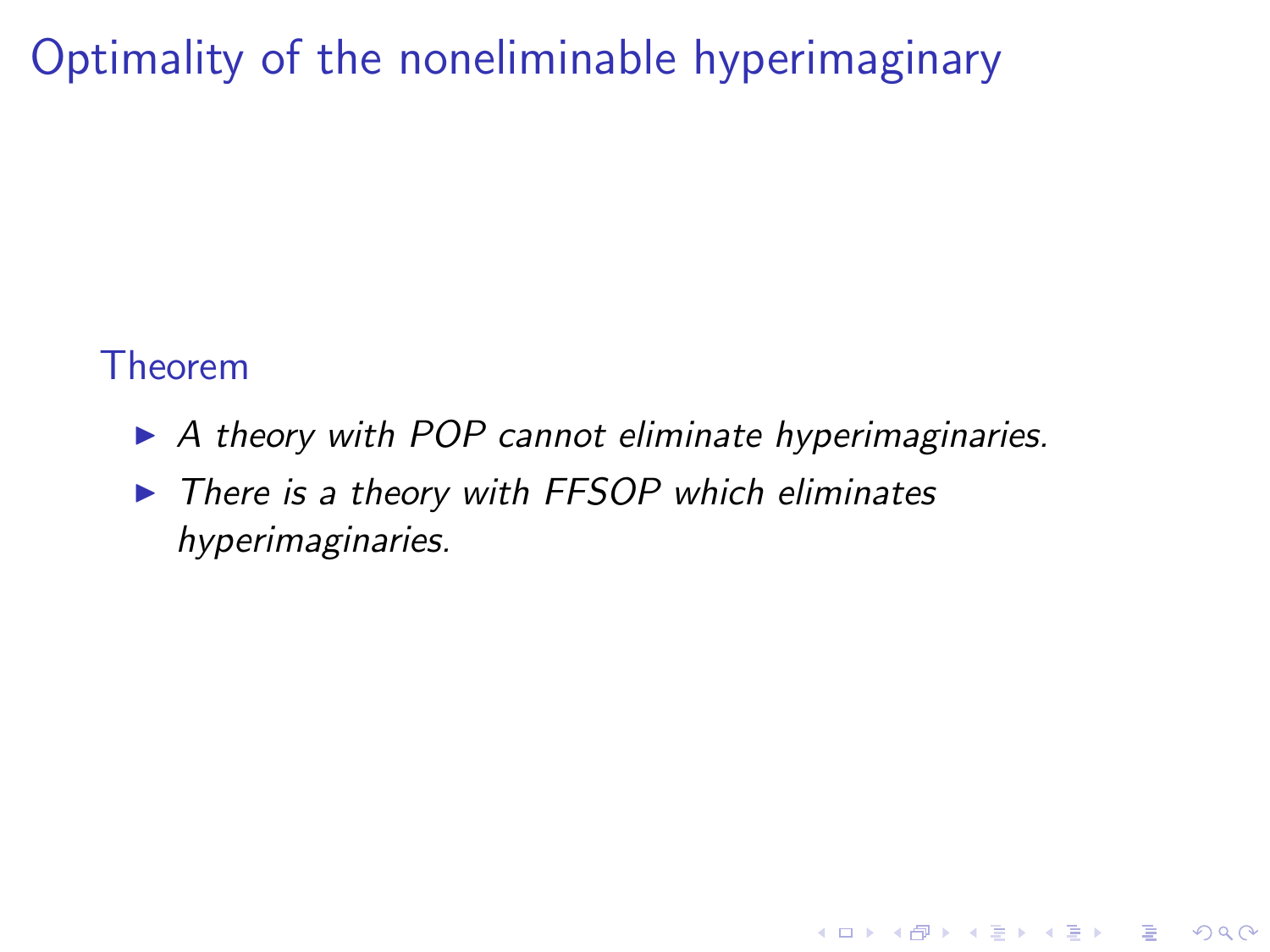A mock stable theory with FFSOP . . .

Signature: Binary relations  $R^1,R^2,R^3,\ldots$  . Axioms of  $T_0$ :

$$
\forall xy (R^n xy \rightarrow R^{n+1} xy),
$$
  
\n
$$
\forall xyz (R^m xy \land R^n yz \rightarrow R^{m+n} xz),
$$
  
\n
$$
\forall x (\neg R^n xx).
$$

4 D > 4 P + 4 B + 4 B + B + 9 Q O

T: theory of the Fraïssé limit of the finite models of  $T_0$ . In T,  $R^n = (R^1)^n$ .

 $T$  is 'mock stable':  $A \bigcup_{C} B$  if  $A \cap B \subseteq C$  and for  $a \in A \setminus C$ ,  $b \in B \setminus C$  only unavoidable relations R<sup>n</sup>ab or R<sup>n</sup>ba hold.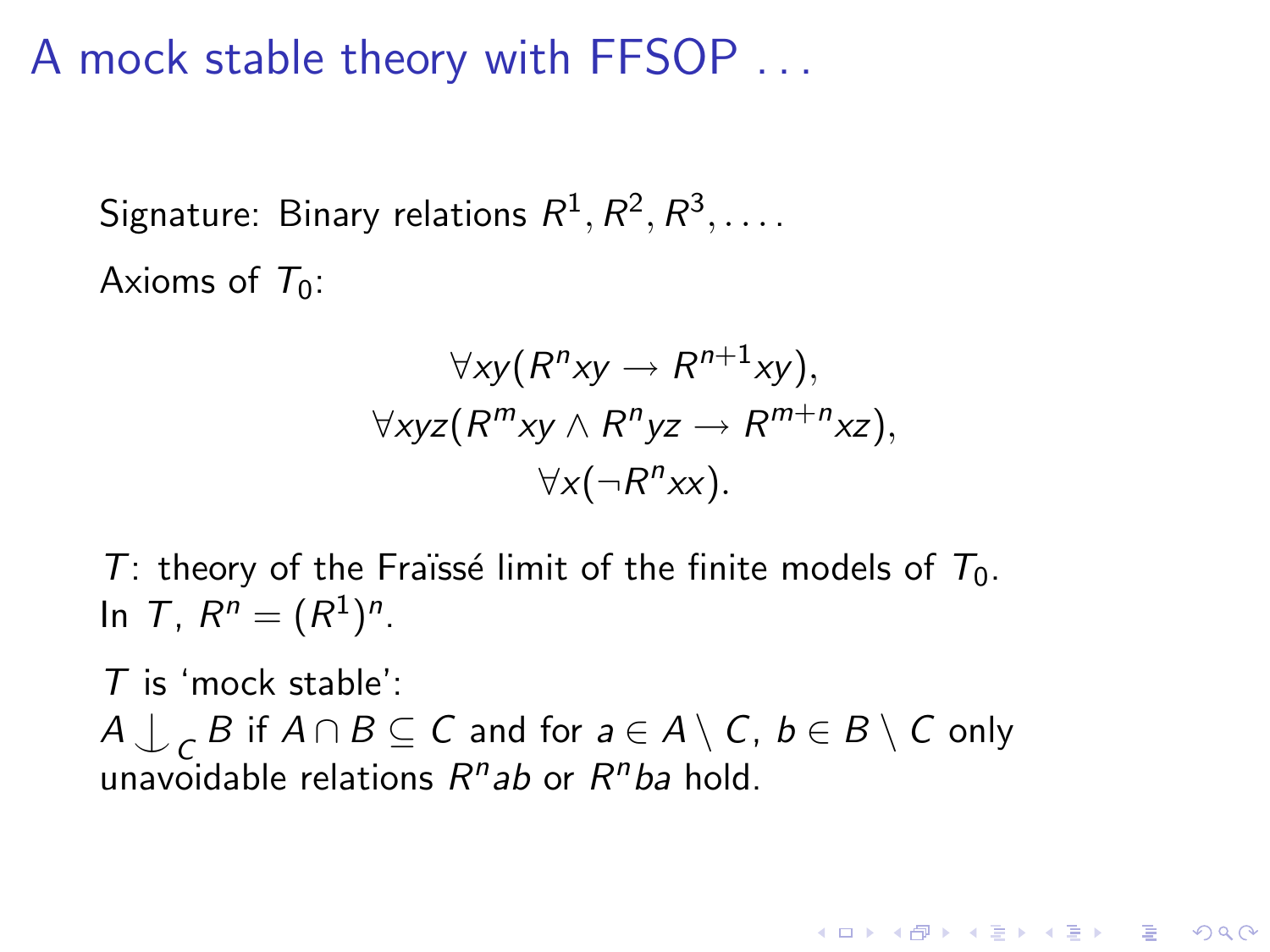## . . . and elimination of hyperimaginaries

Given a hyperimaginary  $\bar{a}/E$ , let A be the intersection of acl  $\bar{b} =$  dcl  $\bar{b}$  for all  $\bar{b}$  s.t.  $\models E(\bar{a}, \bar{b})$ .

By Neumann's Lemma (and compactness) there is  $\bar{b}$  s.t.  $\models E(\bar{a}, \bar{b})$ and acl( $\bar{a}A$ ) ∩ acl( $\bar{b}A$ ) = A.

Find  $\bar{c} \equiv_{\bar{a}} \bar{b}$  s.t.  $\bar{b} \bigcup_{\bar{a}} \bar{c}$ . (At most  $R^1$ -relations.) Find  $\bar{d} \equiv_{\bar{b}} \bar{c}$  s.t.  $\bar{c} \int_{-\bar{b}}^{\infty} \bar{d}$ . (At most  $R^2$ -relations.) . . .

By compactness, there is  $\overline{a}' \equiv_A \overline{a}$  s.t.  $\overline{a} \bigcup_A \overline{a}'$  and  $\models E(\overline{a}, \overline{a}')$ . It easily follows that any  $\bar{\sf a}'\equiv_A \bar{\sf a}$  satisfies  $\stackrel{\leftharpoonup}{=} E(\bar{\sf a},\bar{\sf a}')$ .

**KORKAR KERKER EL VOLO**